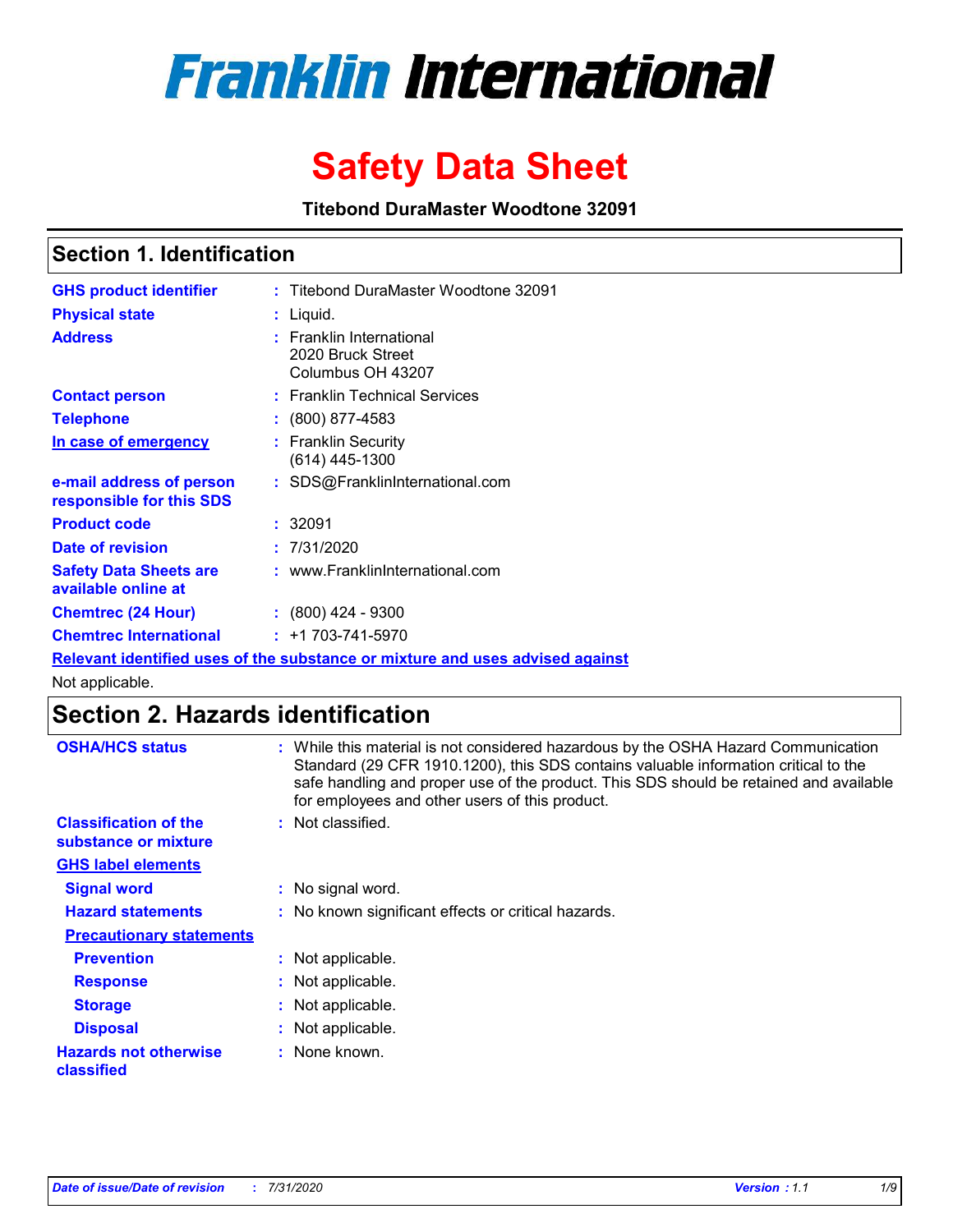# **Section 3. Composition/information on ingredients**

**Substance/mixture :** Mixture

Any concentration shown as a range is to protect confidentiality or is due to batch variation.

**There are no ingredients present which, within the current knowledge of the supplier and in the concentrations applicable, are classified as hazardous to health or the environment and hence require reporting in this section. Occupational exposure limits, if available, are listed in Section 8.**

# **Section 4. First aid measures**

| <b>Description of necessary first aid measures</b>        |                                                                                                                                                                                                                                                                                                                                                |
|-----------------------------------------------------------|------------------------------------------------------------------------------------------------------------------------------------------------------------------------------------------------------------------------------------------------------------------------------------------------------------------------------------------------|
| <b>Eye contact</b>                                        | : Immediately flush eyes with plenty of water, occasionally lifting the upper and lower<br>eyelids. Check for and remove any contact lenses. Get medical attention if irritation<br>occurs.                                                                                                                                                    |
| <b>Inhalation</b>                                         | : Remove victim to fresh air and keep at rest in a position comfortable for breathing. Get<br>medical attention if needed.                                                                                                                                                                                                                     |
| <b>Skin contact</b>                                       | : Flush contaminated skin with plenty of water. Remove contaminated clothing and<br>shoes. Get medical attention if needed.                                                                                                                                                                                                                    |
| <b>Ingestion</b>                                          | : Wash out mouth with water. Remove victim to fresh air and keep at rest in a position<br>comfortable for breathing. If material has been swallowed and the exposed person is<br>conscious, give small quantities of water to drink. Do not induce vomiting unless<br>directed to do so by medical personnel. Get medical attention if needed. |
| <b>Most important symptoms/effects, acute and delayed</b> |                                                                                                                                                                                                                                                                                                                                                |
| <b>Potential acute health effects</b>                     |                                                                                                                                                                                                                                                                                                                                                |
| Eye contact                                               | : This product may irritate eyes upon contact.                                                                                                                                                                                                                                                                                                 |
| <b>Inhalation</b>                                         | : No known significant effects or critical hazards.                                                                                                                                                                                                                                                                                            |
| <b>Skin contact</b>                                       | : No known significant effects or critical hazards.                                                                                                                                                                                                                                                                                            |
| <b>Ingestion</b>                                          | : No known significant effects or critical hazards.                                                                                                                                                                                                                                                                                            |
| <b>Over-exposure signs/symptoms</b>                       |                                                                                                                                                                                                                                                                                                                                                |
| <b>Eye contact</b>                                        | : No specific data.                                                                                                                                                                                                                                                                                                                            |
| <b>Inhalation</b>                                         | : No specific data.                                                                                                                                                                                                                                                                                                                            |
| <b>Skin contact</b>                                       | : No specific data.                                                                                                                                                                                                                                                                                                                            |
| <b>Ingestion</b>                                          | : No specific data.                                                                                                                                                                                                                                                                                                                            |
|                                                           | Indication of immediate medical attention and special treatment needed, if necessary                                                                                                                                                                                                                                                           |
| <b>Notes to physician</b>                                 | : Treat symptomatically. Contact poison treatment specialist immediately if large<br>quantities have been ingested or inhaled.                                                                                                                                                                                                                 |
| <b>Specific treatments</b>                                | : No specific treatment.                                                                                                                                                                                                                                                                                                                       |
| <b>Protection of first-aiders</b>                         | : No action shall be taken involving any personal risk or without suitable training.                                                                                                                                                                                                                                                           |
|                                                           |                                                                                                                                                                                                                                                                                                                                                |

**See toxicological information (Section 11)**

## **Section 5. Fire-fighting measures**

| <b>Extinguishing media</b>                           |                                                                                       |
|------------------------------------------------------|---------------------------------------------------------------------------------------|
| <b>Suitable extinguishing</b><br>media               | : Use an extinguishing agent suitable for the surrounding fire.                       |
| <b>Unsuitable extinguishing</b><br>media             | : None known.                                                                         |
| <b>Specific hazards arising</b><br>from the chemical | : In a fire or if heated, a pressure increase will occur and the container may burst. |
| <b>Hazardous thermal</b><br>decomposition products   | : No specific data.                                                                   |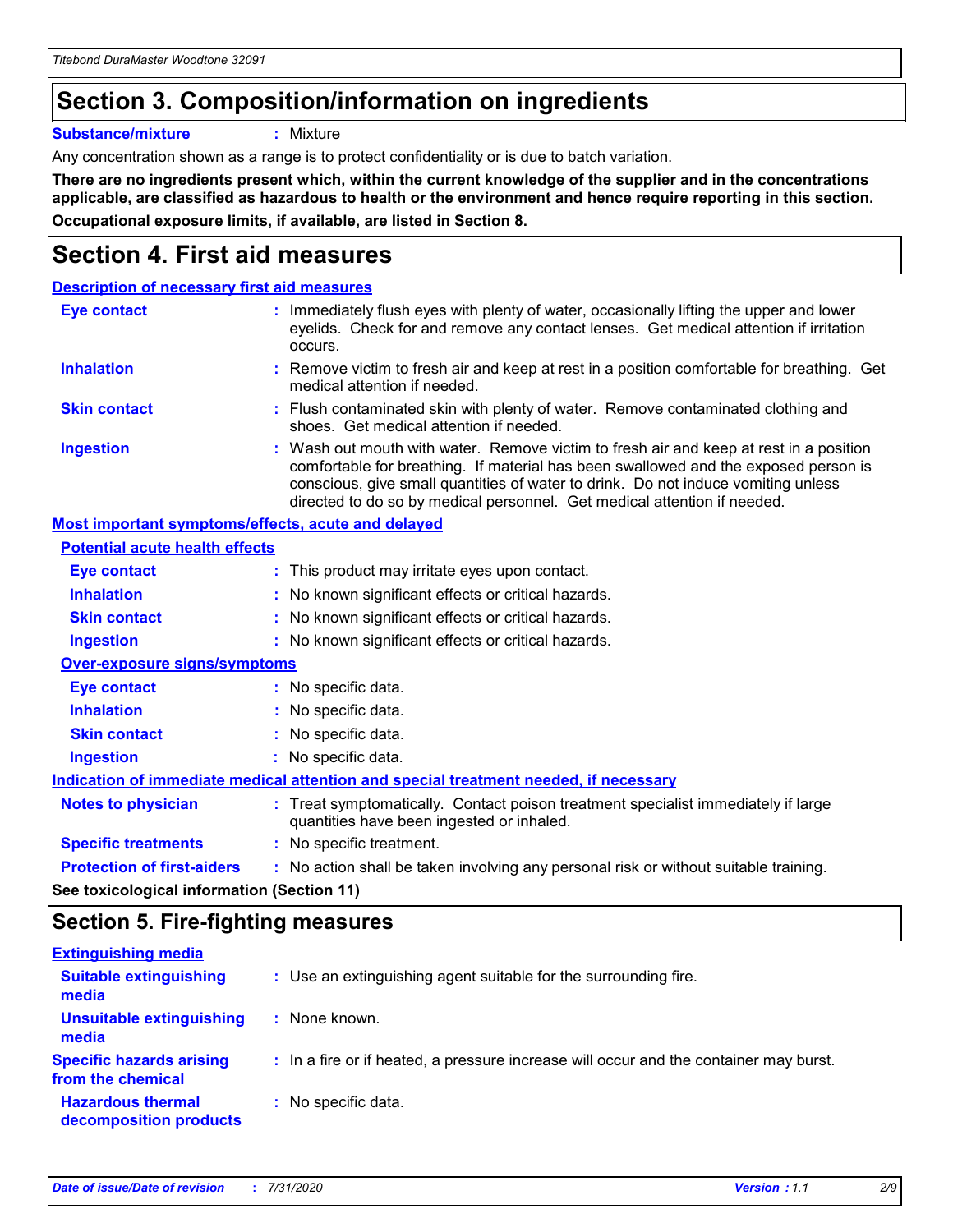### **Section 5. Fire-fighting measures**

| <b>Special protective actions</b><br>for fire-fighters | : Promptly isolate the scene by removing all persons from the vicinity of the incident if<br>there is a fire. No action shall be taken involving any personal risk or without suitable<br>training. |
|--------------------------------------------------------|-----------------------------------------------------------------------------------------------------------------------------------------------------------------------------------------------------|
| <b>Special protective</b>                              | Fire-fighters should wear appropriate protective equipment and self-contained breathing                                                                                                             |
| equipment for fire-fighters                            | apparatus (SCBA) with a full face-piece operated in positive pressure mode.                                                                                                                         |

# **Section 6. Accidental release measures**

| <b>Personal precautions, protective equipment and emergency procedures</b> |    |                                                                                                                                                                                                                                                                                                                                                                                                                                                                                                                                                                                            |
|----------------------------------------------------------------------------|----|--------------------------------------------------------------------------------------------------------------------------------------------------------------------------------------------------------------------------------------------------------------------------------------------------------------------------------------------------------------------------------------------------------------------------------------------------------------------------------------------------------------------------------------------------------------------------------------------|
| <b>For non-emergency</b><br>personnel                                      |    | : No action shall be taken involving any personal risk or without suitable training.<br>Evacuate surrounding areas. Keep unnecessary and unprotected personnel from<br>entering. Do not touch or walk through spilled material. Put on appropriate personal<br>protective equipment.                                                                                                                                                                                                                                                                                                       |
| For emergency responders                                                   | ÷. | If specialized clothing is required to deal with the spillage, take note of any information in<br>Section 8 on suitable and unsuitable materials. See also the information in "For non-<br>emergency personnel".                                                                                                                                                                                                                                                                                                                                                                           |
| <b>Environmental precautions</b>                                           |    | : Avoid dispersal of spilled material and runoff and contact with soil, waterways, drains<br>and sewers. Inform the relevant authorities if the product has caused environmental<br>pollution (sewers, waterways, soil or air).                                                                                                                                                                                                                                                                                                                                                            |
| <b>Methods and materials for containment and cleaning up</b>               |    |                                                                                                                                                                                                                                                                                                                                                                                                                                                                                                                                                                                            |
| <b>Small spill</b>                                                         |    | : Stop leak if without risk. Move containers from spill area. Dilute with water and mop up<br>if water-soluble. Alternatively, or if water-insoluble, absorb with an inert dry material and<br>place in an appropriate waste disposal container. Dispose of via a licensed waste<br>disposal contractor.                                                                                                                                                                                                                                                                                   |
| <b>Large spill</b>                                                         |    | : Stop leak if without risk. Move containers from spill area. Prevent entry into sewers,<br>water courses, basements or confined areas. Wash spillages into an effluent treatment<br>plant or proceed as follows. Contain and collect spillage with non-combustible,<br>absorbent material e.g. sand, earth, vermiculite or diatomaceous earth and place in<br>container for disposal according to local regulations (see Section 13). Dispose of via a<br>licensed waste disposal contractor. Note: see Section 1 for emergency contact<br>information and Section 13 for waste disposal. |
|                                                                            |    |                                                                                                                                                                                                                                                                                                                                                                                                                                                                                                                                                                                            |

### **Section 7. Handling and storage**

#### **Precautions for safe handling**

| <b>Protective measures</b>                                                       | : Put on appropriate personal protective equipment (see Section 8).                                                                                                                                                                                                                                                                                                                                                                                                                                                                                                                                                                                      |
|----------------------------------------------------------------------------------|----------------------------------------------------------------------------------------------------------------------------------------------------------------------------------------------------------------------------------------------------------------------------------------------------------------------------------------------------------------------------------------------------------------------------------------------------------------------------------------------------------------------------------------------------------------------------------------------------------------------------------------------------------|
| <b>Advice on general</b><br>occupational hygiene                                 | : Eating, drinking and smoking should be prohibited in areas where this material is<br>handled, stored and processed. Workers should wash hands and face before eating,<br>drinking and smoking. Remove contaminated clothing and protective equipment before<br>entering eating areas. See also Section 8 for additional information on hygiene<br>measures.                                                                                                                                                                                                                                                                                            |
| <b>Conditions for safe storage,</b><br>including any<br><b>incompatibilities</b> | Store between the following temperatures: 5 to 38°C (41 to 100.4°F). Store in<br>accordance with local regulations. Store in original container protected from direct<br>sunlight in a dry, cool and well-ventilated area, away from incompatible materials (see<br>Section 10) and food and drink. Keep container tightly closed and sealed until ready for<br>use. Containers that have been opened must be carefully resealed and kept upright to<br>prevent leakage. Do not store in unlabeled containers. Use appropriate containment to<br>avoid environmental contamination. See Section 10 for incompatible materials before<br>handling or use. |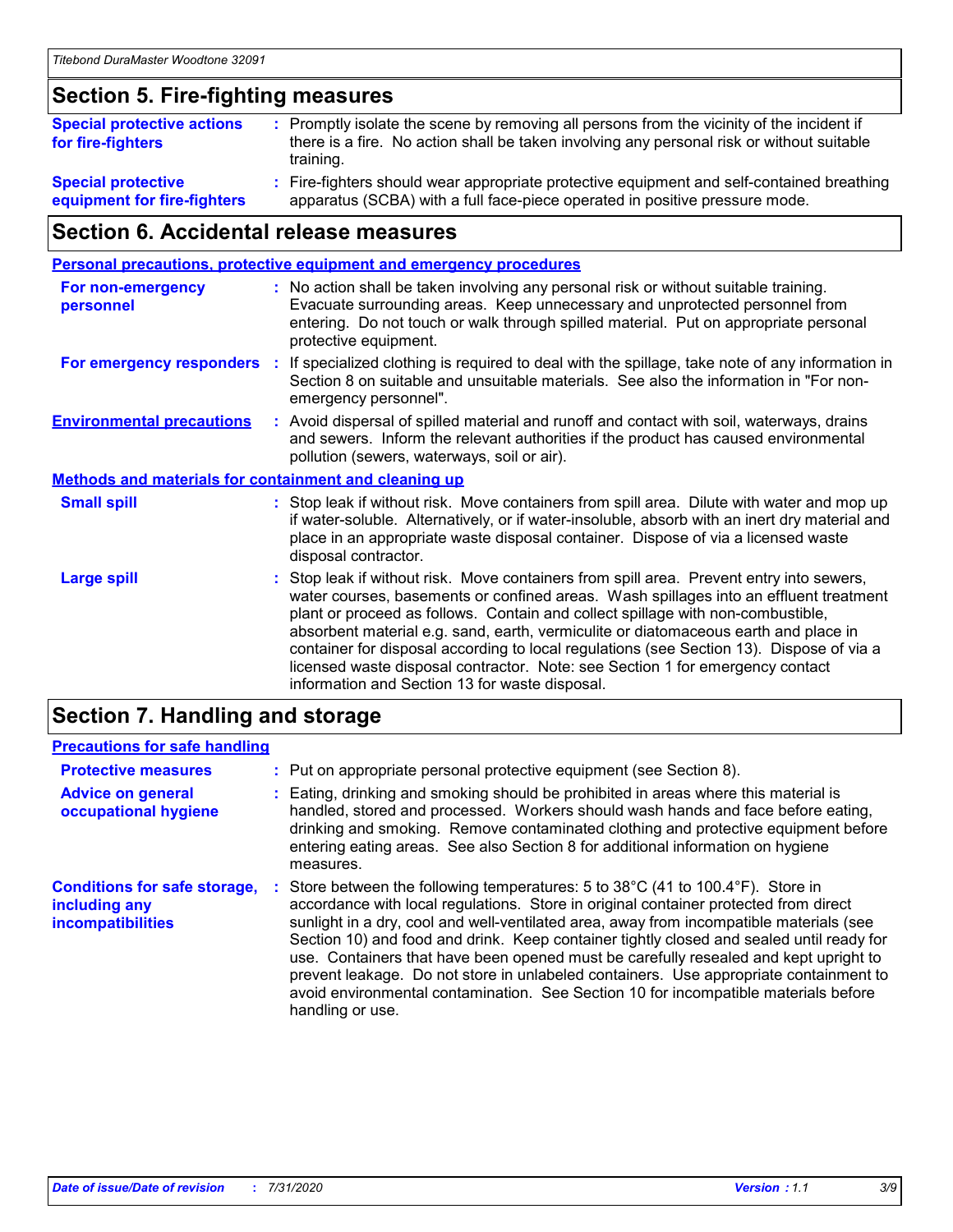# **Section 8. Exposure controls/personal protection**

#### **Control parameters**

| <b>Occupational exposure limits</b>               |                                                                                                                                                                                                                                                                                                                                                                                                   |
|---------------------------------------------------|---------------------------------------------------------------------------------------------------------------------------------------------------------------------------------------------------------------------------------------------------------------------------------------------------------------------------------------------------------------------------------------------------|
| None.                                             |                                                                                                                                                                                                                                                                                                                                                                                                   |
| <b>Appropriate engineering</b><br><b>controls</b> | : Good general ventilation should be sufficient to control worker exposure to airborne<br>contaminants.                                                                                                                                                                                                                                                                                           |
| <b>Environmental exposure</b><br><b>controls</b>  | : Emissions from ventilation or work process equipment should be checked to ensure<br>they comply with the requirements of environmental protection legislation. In some<br>cases, fume scrubbers, filters or engineering modifications to the process equipment<br>will be necessary to reduce emissions to acceptable levels.                                                                   |
| <b>Individual protection measures</b>             |                                                                                                                                                                                                                                                                                                                                                                                                   |
| <b>Hygiene measures</b>                           | : Wash hands, forearms and face thoroughly after handling chemical products, before<br>eating, smoking and using the lavatory and at the end of the working period.<br>Appropriate techniques should be used to remove potentially contaminated clothing.<br>Wash contaminated clothing before reusing. Ensure that eyewash stations and safety<br>showers are close to the workstation location. |
| <b>Eye/face protection</b>                        | : Safety eyewear complying with an approved standard should be used when a risk<br>assessment indicates this is necessary to avoid exposure to liquid splashes, mists,<br>gases or dusts. If contact is possible, the following protection should be worn, unless<br>the assessment indicates a higher degree of protection: safety glasses with side-<br>shields.                                |
| <b>Skin protection</b>                            |                                                                                                                                                                                                                                                                                                                                                                                                   |
| <b>Hand protection</b>                            | : Chemical-resistant, impervious gloves complying with an approved standard should be<br>worn at all times when handling chemical products if a risk assessment indicates this is<br>necessary.                                                                                                                                                                                                   |
| <b>Body protection</b>                            | : Personal protective equipment for the body should be selected based on the task being<br>performed and the risks involved and should be approved by a specialist before<br>handling this product.                                                                                                                                                                                               |
| <b>Other skin protection</b>                      | : Appropriate footwear and any additional skin protection measures should be selected<br>based on the task being performed and the risks involved and should be approved by a<br>specialist before handling this product.                                                                                                                                                                         |
| <b>Respiratory protection</b>                     | Based on the hazard and potential for exposure, select a respirator that meets the<br>appropriate standard or certification. Respirators must be used according to a<br>respiratory protection program to ensure proper fitting, training, and other important<br>aspects of use.                                                                                                                 |

# **Section 9. Physical and chemical properties**

| <b>Appearance</b>                                                       |                                               |
|-------------------------------------------------------------------------|-----------------------------------------------|
| <b>Physical state</b>                                                   | : Liquid. [Paste.]                            |
| <b>Color</b>                                                            | : Brown.                                      |
| Odor                                                                    | : Characteristic. [Slight]                    |
| <b>Odor threshold</b>                                                   | : Not available.                              |
| рH                                                                      | $: 6.5 \text{ to } 8$                         |
| <b>Melting point</b>                                                    | : Not available.                              |
| <b>Boiling point</b>                                                    | : $100^{\circ}$ C (212 $^{\circ}$ F)          |
| <b>Flash point</b>                                                      | : Closed cup: >93.333°C (>200°F) [Setaflash.] |
| <b>Evaporation rate</b>                                                 | : Not available.                              |
| <b>Flammability (solid, gas)</b>                                        | : Not available.                              |
| <b>Lower and upper explosive : Not available.</b><br>(flammable) limits |                                               |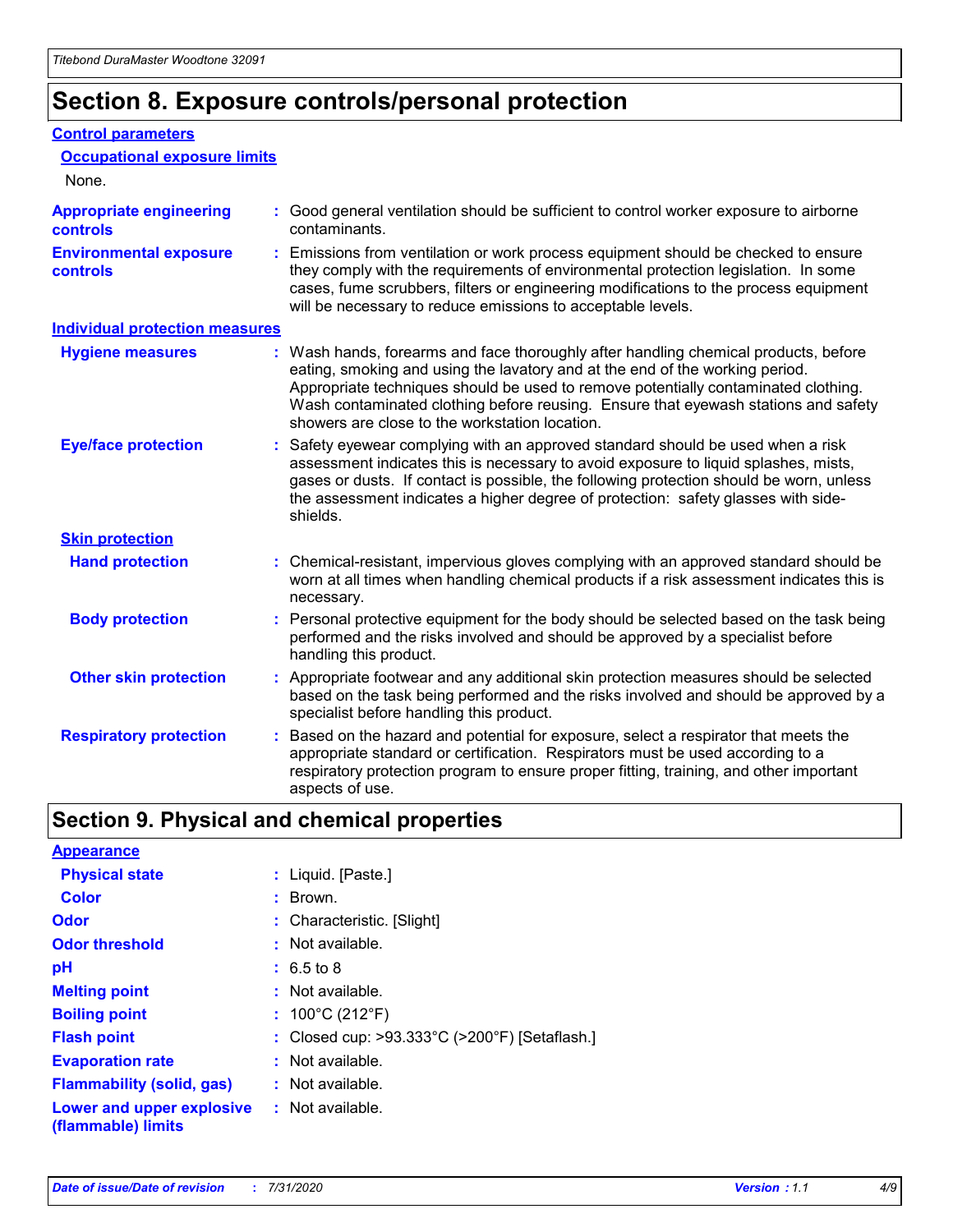# **Section 9. Physical and chemical properties**

| <b>VOC (less water, less)</b><br>exempt solvents) | $: 4$ g/l                                                                     |
|---------------------------------------------------|-------------------------------------------------------------------------------|
|                                                   | Not available.                                                                |
| <b>Vapor density</b>                              | : Not available.                                                              |
| <b>Relative density</b>                           | : 1.3                                                                         |
| <b>Solubility</b>                                 | : Very slightly soluble in the following materials: cold water and hot water. |
| <b>Solubility in water</b>                        | : Not available.                                                              |
| <b>Partition coefficient: n-</b><br>octanol/water | : Not available.                                                              |
| <b>Auto-ignition temperature</b>                  | : Not available.                                                              |
| <b>Decomposition temperature</b>                  | : Not available.                                                              |
| <b>Viscosity</b>                                  | : Not available.                                                              |

# **Section 10. Stability and reactivity**

| <b>Reactivity</b>                            | : No specific test data related to reactivity available for this product or its ingredients.            |
|----------------------------------------------|---------------------------------------------------------------------------------------------------------|
| <b>Chemical stability</b>                    | : The product is stable.                                                                                |
| <b>Possibility of hazardous</b><br>reactions | : Under normal conditions of storage and use, hazardous reactions will not occur.                       |
| <b>Conditions to avoid</b>                   | : No specific data.                                                                                     |
| <b>Incompatible materials</b>                | No specific data.                                                                                       |
| <b>Hazardous decomposition</b><br>products   | Under normal conditions of storage and use, hazardous decomposition products should<br>not be produced. |

# **Section 11. Toxicological information**

#### **Information on toxicological effects**

#### **Acute toxicity**

Not available.

#### **Irritation/Corrosion**

Not available.

#### **Sensitization**

Not available.

#### **Mutagenicity**

Not available.

#### **Carcinogenicity**

Not available.

#### **Reproductive toxicity**

Not available.

### **Teratogenicity**

Not available.

#### **Specific target organ toxicity (single exposure)**

Not available.

#### **Specific target organ toxicity (repeated exposure)** Not available.

#### **Aspiration hazard**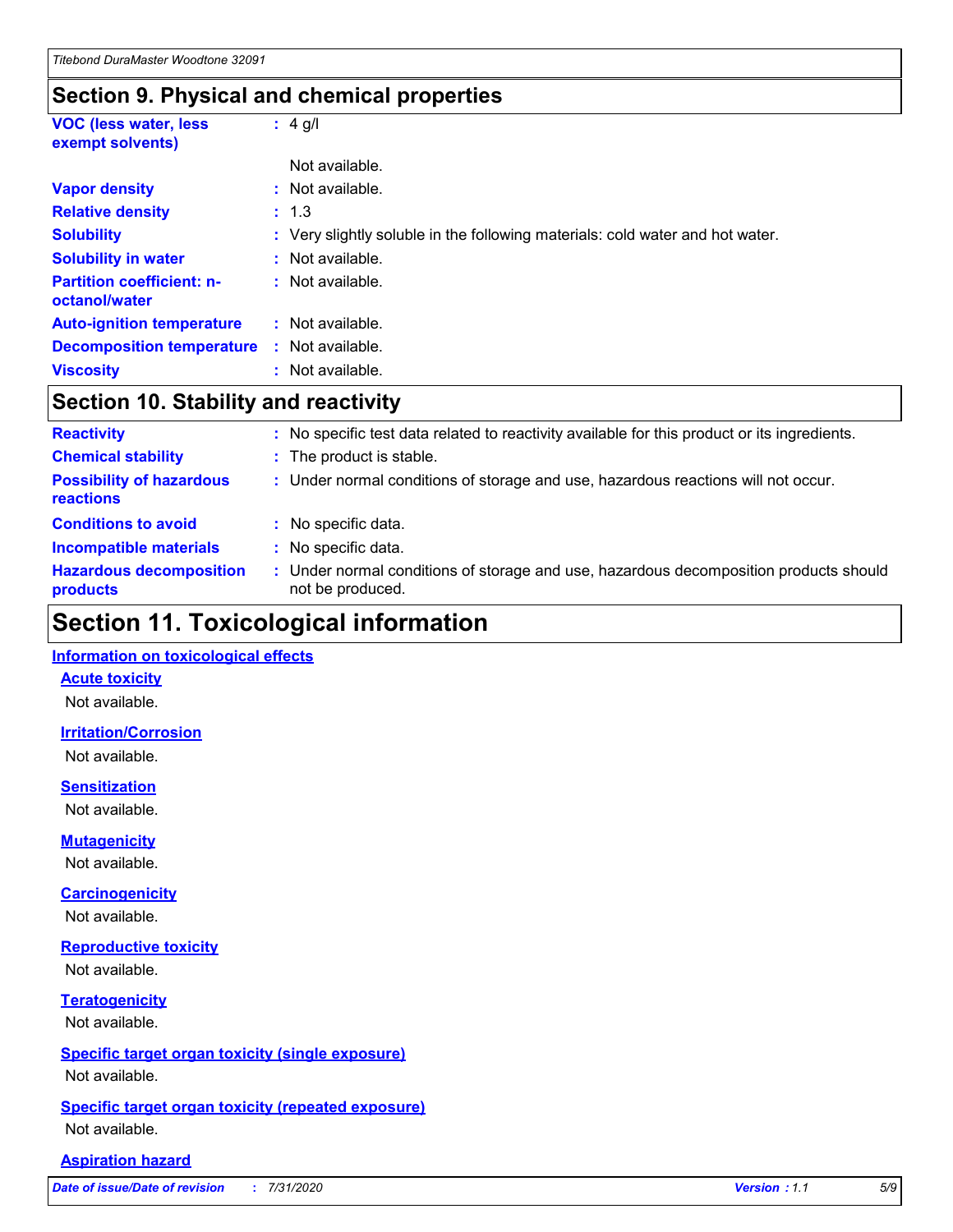# **Section 11. Toxicological information**

| Not available.                                         |                                                                                          |
|--------------------------------------------------------|------------------------------------------------------------------------------------------|
| <b>Information on the likely</b><br>routes of exposure | : Not available.                                                                         |
| <b>Potential acute health effects</b>                  |                                                                                          |
| <b>Eye contact</b>                                     | : This product may irritate eyes upon contact.                                           |
| <b>Inhalation</b>                                      | No known significant effects or critical hazards.                                        |
| <b>Skin contact</b>                                    | No known significant effects or critical hazards.                                        |
| <b>Ingestion</b>                                       | : No known significant effects or critical hazards.                                      |
|                                                        | <b>Symptoms related to the physical, chemical and toxicological characteristics</b>      |
| <b>Eye contact</b>                                     | : No specific data.                                                                      |
| <b>Inhalation</b>                                      | : No specific data.                                                                      |
| <b>Skin contact</b>                                    | No specific data.                                                                        |
| <b>Ingestion</b>                                       | : No specific data.                                                                      |
|                                                        | Delayed and immediate effects and also chronic effects from short and long term exposure |
| <b>Short term exposure</b>                             |                                                                                          |
| <b>Potential immediate</b><br>effects                  | : Not available.                                                                         |
| <b>Potential delayed effects</b>                       | : Not available.                                                                         |
| <b>Long term exposure</b>                              |                                                                                          |
| <b>Potential immediate</b><br>effects                  | : Not available.                                                                         |
| <b>Potential delayed effects</b>                       | : Not available.                                                                         |
| <b>Potential chronic health effects</b>                |                                                                                          |
| Not available.                                         |                                                                                          |
| <b>General</b>                                         | : No known significant effects or critical hazards.                                      |
| <b>Carcinogenicity</b>                                 | No known significant effects or critical hazards.                                        |
| <b>Mutagenicity</b>                                    | No known significant effects or critical hazards.<br>÷.                                  |
| <b>Teratogenicity</b>                                  | No known significant effects or critical hazards.                                        |
| <b>Developmental effects</b>                           | No known significant effects or critical hazards.                                        |
| <b>Fertility effects</b>                               | No known significant effects or critical hazards.                                        |
| <b>Numerical measures of toxicity</b>                  |                                                                                          |
| <b>Acute toxicity estimates</b>                        |                                                                                          |

Not available.

# **Section 12. Ecological information**

|                                                         | --- -----------                                     |              |     |
|---------------------------------------------------------|-----------------------------------------------------|--------------|-----|
| <b>Toxicity</b>                                         |                                                     |              |     |
| Not available.                                          |                                                     |              |     |
| <b>Persistence and degradability</b>                    |                                                     |              |     |
| Not available.                                          |                                                     |              |     |
| <b>Bioaccumulative potential</b>                        |                                                     |              |     |
| Not available.                                          |                                                     |              |     |
| <b>Mobility in soil</b>                                 |                                                     |              |     |
| <b>Soil/water partition</b><br><b>coefficient (Koc)</b> | : Not available.                                    |              |     |
| <b>Other adverse effects</b>                            | : No known significant effects or critical hazards. |              |     |
| <b>Date of issue/Date of revision</b>                   | 7/31/2020                                           | Version: 1.1 | 6/9 |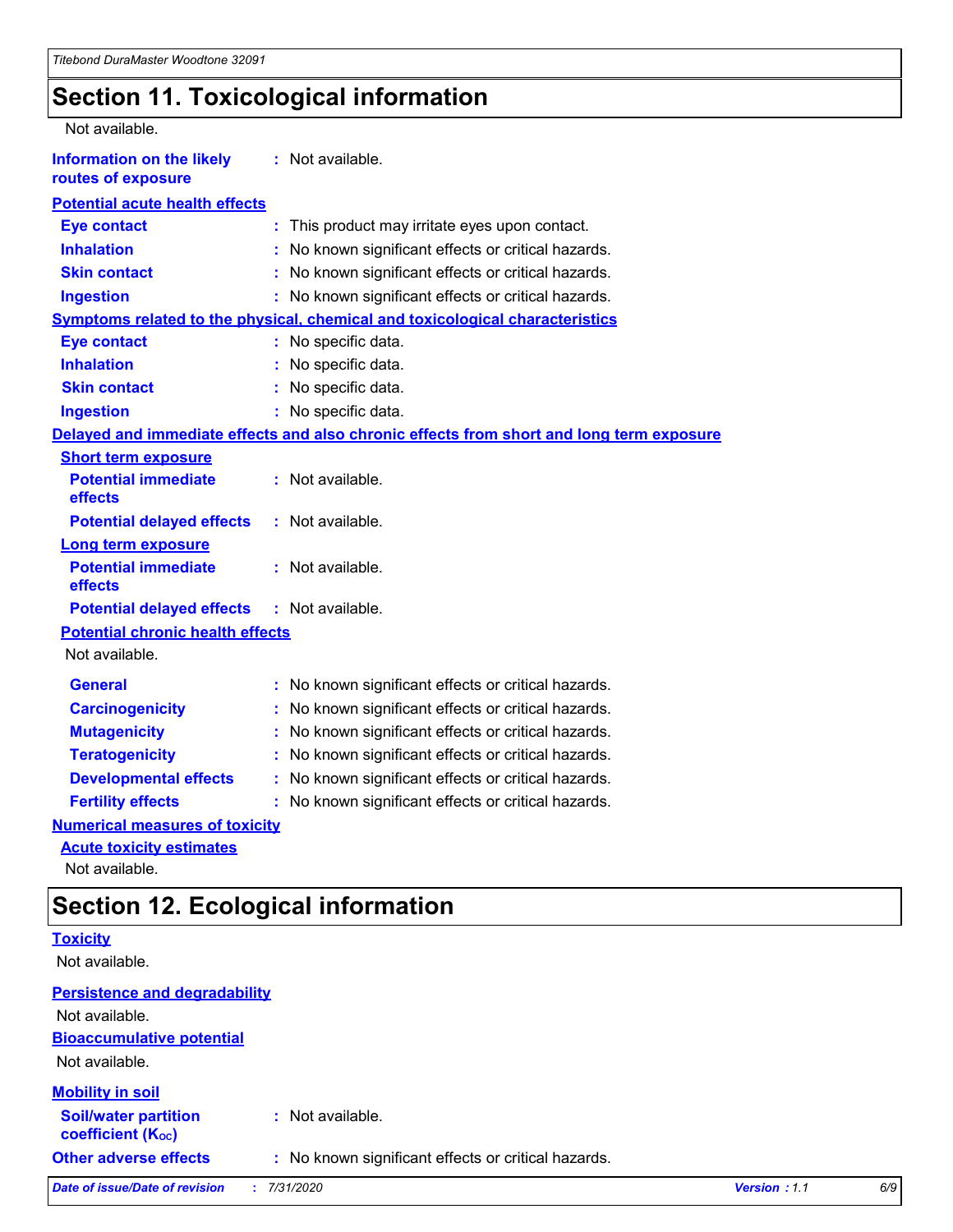# **Section 13. Disposal considerations**

#### **Disposal methods :**

The generation of waste should be avoided or minimized wherever possible. Disposal of this product, solutions and any by-products should at all times comply with the requirements of environmental protection and waste disposal legislation and any regional local authority requirements. Dispose of surplus and non-recyclable products via a licensed waste disposal contractor. Waste should not be disposed of untreated to the sewer unless fully compliant with the requirements of all authorities with jurisdiction. Waste packaging should be recycled. Incineration or landfill should only be considered when recycling is not feasible. This material and its container must be disposed of in a safe way. Empty containers or liners may retain some product residues. Avoid dispersal of spilled material and runoff and contact with soil, waterways, drains and sewers.

# **Section 14. Transport information**

|                                      | <b>DOT</b><br><b>Classification</b> | <b>TDG</b><br><b>Classification</b> | <b>Mexico</b><br><b>Classification</b> | <b>ADR/RID</b>           | <b>IMDG</b>              | <b>IATA</b>              |
|--------------------------------------|-------------------------------------|-------------------------------------|----------------------------------------|--------------------------|--------------------------|--------------------------|
| <b>UN number</b>                     | Not regulated.                      | Not regulated.                      | Not regulated.                         | Not regulated.           | Not regulated.           | Not regulated.           |
| <b>UN proper</b><br>shipping name    | $\qquad \qquad -$                   | $\qquad \qquad -$                   |                                        |                          |                          | $\overline{\phantom{0}}$ |
| <b>Transport</b><br>hazard class(es) | $\overline{\phantom{a}}$            | $\overline{\phantom{a}}$            | $\overline{\phantom{a}}$               | $\overline{\phantom{a}}$ | $\overline{\phantom{a}}$ | $\overline{\phantom{a}}$ |
| <b>Packing group</b>                 | $\overline{\phantom{a}}$            |                                     |                                        | -                        |                          | -                        |
| <b>Environmental</b><br>hazards      | No.                                 | No.                                 | No.                                    | No.                      | No.                      | No.                      |

# **Section 15. Regulatory information**

# **U.S. Federal regulations SARA 302/304 Composition/information on ingredients**

No products were found.

#### **SARA 304 RQ :** Not applicable. **SARA 311/312**

#### **Classification :** Not applicable.

#### **Composition/information on ingredients**

No products were found.

|  | <b>State regulations</b> |
|--|--------------------------|
|  |                          |

| <b>Massachusetts</b> | : None of the components are listed. |
|----------------------|--------------------------------------|
| <b>New York</b>      | : None of the components are listed. |
| <b>New Jersey</b>    | : None of the components are listed. |
| <b>Pennsylvania</b>  | : None of the components are listed. |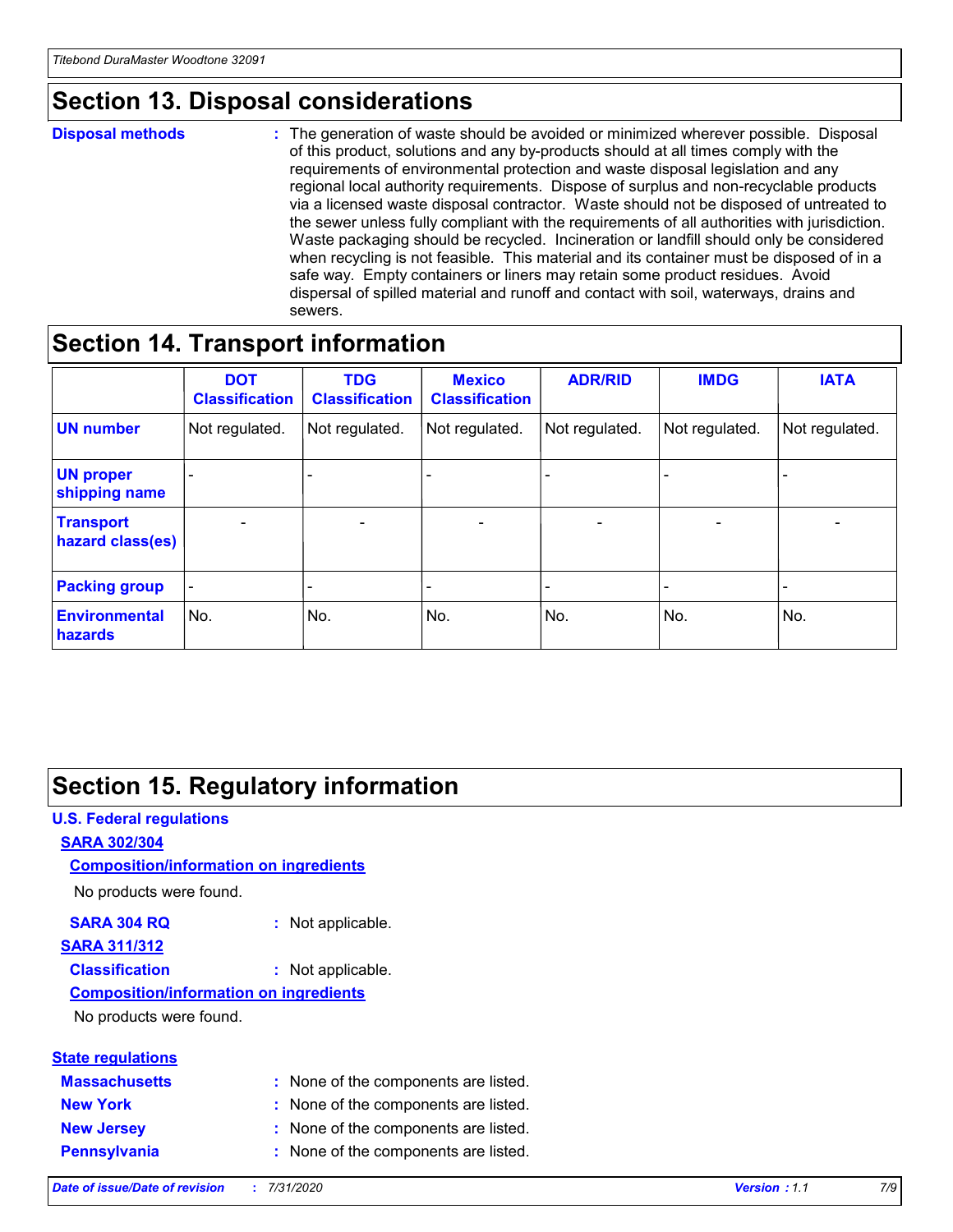# **Section 15. Regulatory information**

#### **California Prop. 65**

This product does not require a Safe Harbor warning under California Prop. 65.

#### **International regulations**

**Chemical Weapon Convention List Schedules I, II & III Chemicals**

Not listed.

#### **Montreal Protocol**

Not listed.

**Stockholm Convention on Persistent Organic Pollutants** Not listed.

**UNECE Aarhus Protocol on POPs and Heavy Metals**

Not listed.

#### **Inventory list**

**China :** Not determined.

**United States TSCA 8(b) inventory**

**:** All components are active or exempted.

# **Section 16. Other information**

**Hazardous Material Information System (U.S.A.)**



**Caution: HMIS® ratings are based on a 0-4 rating scale, with 0 representing minimal hazards or risks, and 4 representing significant hazards or risks. Although HMIS® ratings and the associated label are not required on SDSs or products leaving a facility under 29 CFR 1910.1200, the preparer may choose to provide them. HMIS® ratings are to be used with a fully implemented HMIS® program. HMIS® is a registered trademark and service mark of the American Coatings Association, Inc.**

**The customer is responsible for determining the PPE code for this material. For more information on HMIS® Personal Protective Equipment (PPE) codes, consult the HMIS® Implementation Manual.**

#### **National Fire Protection Association (U.S.A.)**



**Reprinted with permission from NFPA 704-2001, Identification of the Hazards of Materials for Emergency Response Copyright ©1997, National Fire Protection Association, Quincy, MA 02269. This reprinted material is not the complete and official position of the National Fire Protection Association, on the referenced subject which is represented only by the standard in its entirety.**

**Copyright ©2001, National Fire Protection Association, Quincy, MA 02269. This warning system is intended to be interpreted and applied only by properly trained individuals to identify fire, health and reactivity hazards of chemicals. The user is referred to certain limited number of chemicals with recommended classifications in NFPA 49 and NFPA 325, which would be used as a guideline only. Whether the chemicals are classified by NFPA or not, anyone using the 704 systems to classify chemicals does so at their own risk.**

#### **Procedure used to derive the classification**